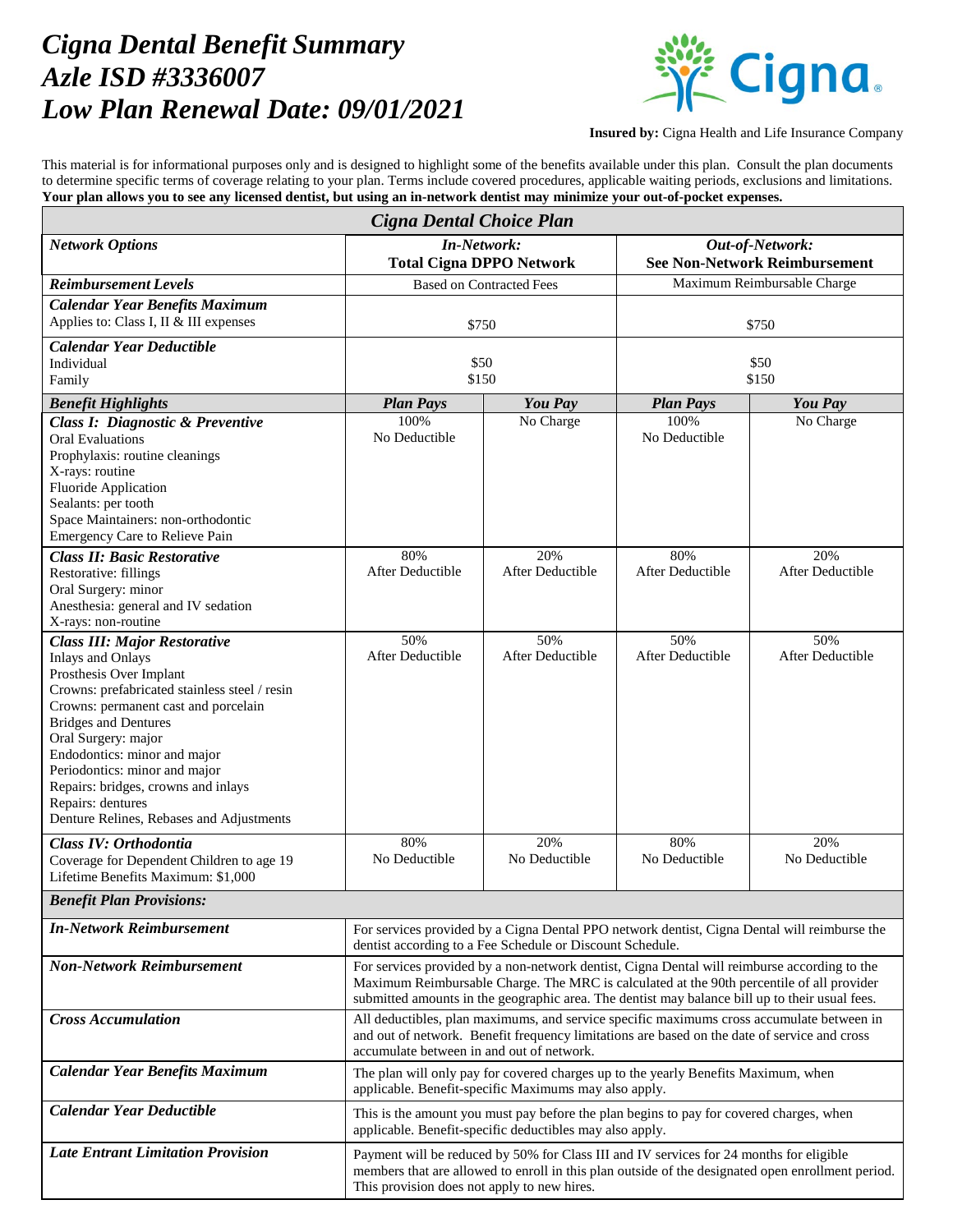| <b>Pretreatment Review</b>                          | Pretreatment review is available on a voluntary basis when dental work in excess of \$200 is<br>proposed.                                                                                                                                                                                                                                                                                                                                                                                                                                                                                                                                                                                                                                                                                                                                                                                                      |  |
|-----------------------------------------------------|----------------------------------------------------------------------------------------------------------------------------------------------------------------------------------------------------------------------------------------------------------------------------------------------------------------------------------------------------------------------------------------------------------------------------------------------------------------------------------------------------------------------------------------------------------------------------------------------------------------------------------------------------------------------------------------------------------------------------------------------------------------------------------------------------------------------------------------------------------------------------------------------------------------|--|
| <b>Alternate Benefit Provision</b>                  | When more than one covered Dental Service could provide suitable treatment based on common<br>dental standards, Cigna will determine the covered Dental Service on which payment will be<br>based and the expenses that will be included as Covered Expenses.                                                                                                                                                                                                                                                                                                                                                                                                                                                                                                                                                                                                                                                  |  |
| <b>Oral Health Integration Program (OHIP)</b>       | Cigna Dental Oral Health Integration Program offers enhanced dental coverage for customers<br>with the following medical conditions: diabetes, heart disease, stroke, maternity, head and neck<br>cancer radiation, organ transplants and chronic kidney disease. There's no additional charge for<br>the program, and those who qualify are eligible to receive reimbursement of their coinsurance<br>for certain related dental procedures. Eligible customers can also receive guidance on<br>behavioral issues related to oral health. Reimbursements under this program are not subject to<br>the annual deductible, but will be applied to and are subject to the plan annual maximum. For<br>more information including how to enroll in this program and a complete list of program terms<br>and eligible medical conditions, go to www.mycigna.com or call customer service 24/7 at<br>1.800.CIGNA24. |  |
| <b>Timely Filing</b><br><b>Benefit Limitations:</b> | Out of network claims submitted to Cigna after 365 days from date of service will be denied.                                                                                                                                                                                                                                                                                                                                                                                                                                                                                                                                                                                                                                                                                                                                                                                                                   |  |
|                                                     |                                                                                                                                                                                                                                                                                                                                                                                                                                                                                                                                                                                                                                                                                                                                                                                                                                                                                                                |  |
| <b>Missing Tooth Limitation</b>                     | For teeth missing prior to coverage with Cigna, the amount payable is 50% of the amount<br>otherwise payable until covered for 24 months; thereafter, considered a Class III expense.                                                                                                                                                                                                                                                                                                                                                                                                                                                                                                                                                                                                                                                                                                                          |  |
| <b>Oral Evaluations/Exams</b>                       | 2 per calendar year.                                                                                                                                                                                                                                                                                                                                                                                                                                                                                                                                                                                                                                                                                                                                                                                                                                                                                           |  |
| X-rays (routine)                                    | Bitewings: 2 per calendar year.                                                                                                                                                                                                                                                                                                                                                                                                                                                                                                                                                                                                                                                                                                                                                                                                                                                                                |  |
| X-rays (non-routine)                                | Complete series of radiographic images and panoramic radiographic images: Limited to a<br>combined total of 1 per 36 months.                                                                                                                                                                                                                                                                                                                                                                                                                                                                                                                                                                                                                                                                                                                                                                                   |  |
| Diagnostic Casts                                    | Payable only in conjunction with orthodontic workup.                                                                                                                                                                                                                                                                                                                                                                                                                                                                                                                                                                                                                                                                                                                                                                                                                                                           |  |
| Cleanings                                           | 2 per calendar year, including periodontal maintenance procedures following active therapy.                                                                                                                                                                                                                                                                                                                                                                                                                                                                                                                                                                                                                                                                                                                                                                                                                    |  |
| <b>Fluoride Application</b>                         | 1 per calendar year for children under age 19.                                                                                                                                                                                                                                                                                                                                                                                                                                                                                                                                                                                                                                                                                                                                                                                                                                                                 |  |
| Sealants (per tooth)                                | Limited to posterior tooth. 1 treatment per tooth every 36 months for children under age 14.                                                                                                                                                                                                                                                                                                                                                                                                                                                                                                                                                                                                                                                                                                                                                                                                                   |  |
| <b>Space Maintainers</b>                            | Limited to non-orthodontic treatment for children under age 19.                                                                                                                                                                                                                                                                                                                                                                                                                                                                                                                                                                                                                                                                                                                                                                                                                                                |  |
| Inlays, Crowns, Bridges, Dentures and Partials      | Replacement every 60 months if unserviceable and cannot be repaired. Benefits are based on the<br>amount payable for non-precious metals. No porcelain or white/tooth-colored material on molar<br>crowns or bridges.                                                                                                                                                                                                                                                                                                                                                                                                                                                                                                                                                                                                                                                                                          |  |
| Denture and Bridge Repairs                          | Reviewed if more than once.                                                                                                                                                                                                                                                                                                                                                                                                                                                                                                                                                                                                                                                                                                                                                                                                                                                                                    |  |
| Denture Adjustments, Rebases and Relines            | Covered if more than 6 months after installation. 1 per 36 months.                                                                                                                                                                                                                                                                                                                                                                                                                                                                                                                                                                                                                                                                                                                                                                                                                                             |  |
| Prosthesis Over Implant                             | 1 every 60 months if unserviceable and cannot be repaired. Benefits are based on the amount<br>payable for non-precious metals. No porcelain or white/tooth colored material on molar crowns<br>or bridges.                                                                                                                                                                                                                                                                                                                                                                                                                                                                                                                                                                                                                                                                                                    |  |

## *Benefit Exclusions:*

Covered Expenses will not include, and no payment will be made for the following:

- Procedures and services not included in the list of covered dental expenses;
- Diagnostic: cone beam imaging;
- Preventive Services: instruction for plaque control, oral hygiene and diet;
- Restorative: ceramic, resin, or acrylic materials on crowns or bridges on or replacing the upper and or lower first, second and/or third molars;
- Periodontics: bite registrations; splinting;
- Prosthodontic: precision or semi-precision attachments;
- Implants: implants or implant related services;
- Procedures, appliances or restorations, except full dentures, whose main purpose is to change vertical dimension, diagnose or treat conditions of dysfunction of the temporomandibular joint (TMJ), stabilize periodontally involved teeth or restore occlusion;
- Athletic mouth guards;
- Services performed primarily for cosmetic reasons;
- Personalization or decoration of any dental device or dental work;
- Replacement of an appliance per benefit guidelines;
- Services that are deemed to be medical in nature;
- Services and supplies received from a hospital;
- Drugs: prescription drugs;
- Charges in excess of the Maximum Reimbursable Charge.